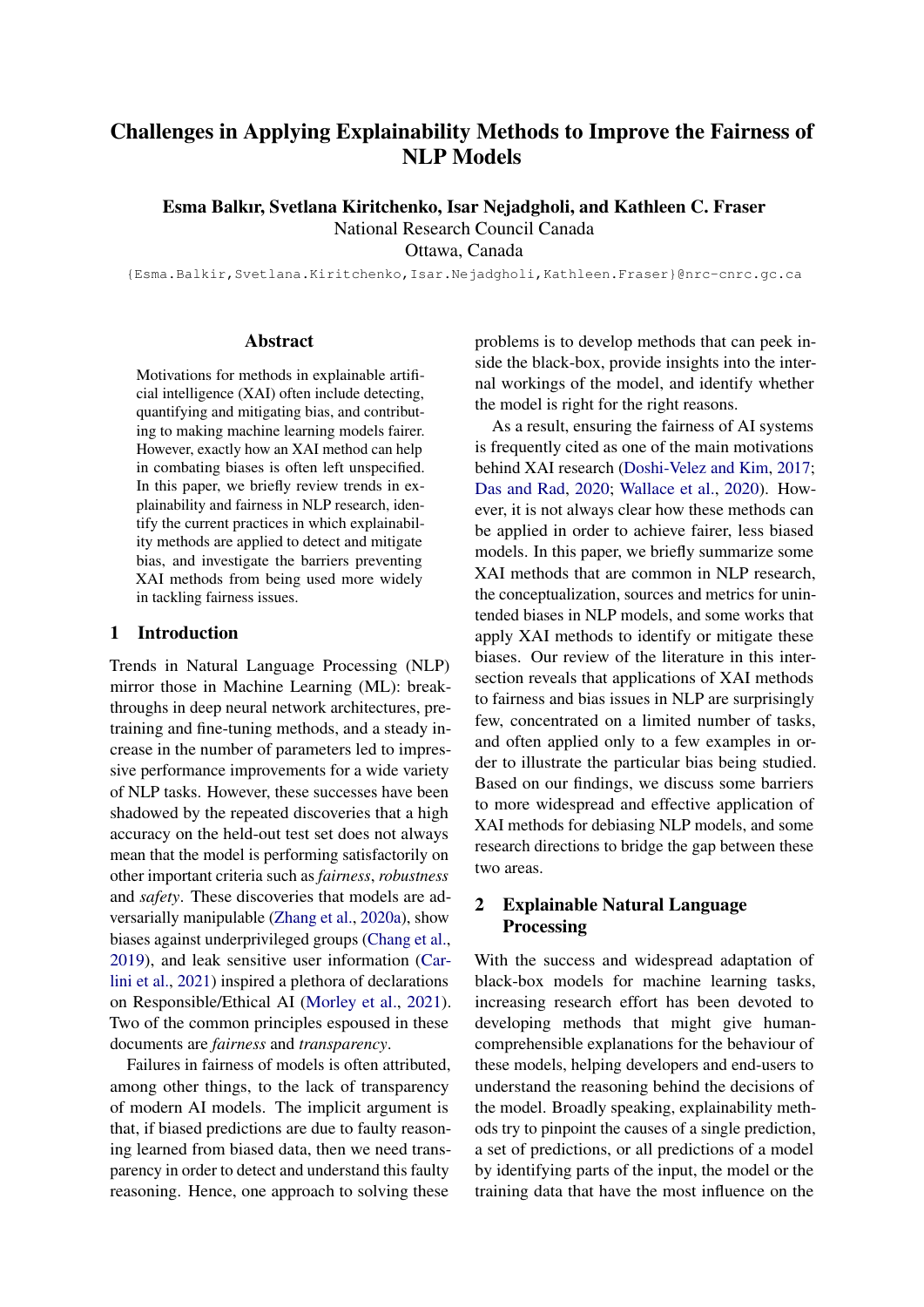<span id="page-1-0"></span>

|                     | Local                                                       | Global                                           |
|---------------------|-------------------------------------------------------------|--------------------------------------------------|
| Self-<br>explaining | Gradients (Simonyan et al., 2014)                           |                                                  |
|                     | Integrated Gradients (Sundararajan et al., 2017)            | Counterfactual LM (Feder et al., 2021b)          |
|                     | SmoothGrad (Smilkov et al., 2017)                           |                                                  |
|                     | DeepLIFT (Shrikumar et al., 2017)                           |                                                  |
|                     | Attention (Xu et al., 2015; Choi et al., 2016)              |                                                  |
|                     | Representer Point Selection (Yeh et al., 2018)              |                                                  |
| Post-hoc            | LIME (Ribeiro et al., 2016)                                 |                                                  |
|                     | SHAP (Lundberg and Lee, 2017)                               | TCAV (Kim et al., 2018; Nejadgholi et al., 2022) |
|                     | Counterfactuals (Wu et al., 2021; Ross et al., 2021)        | SEAR (Ribeiro et al., 2018b)                     |
|                     | Extractive rationales (DeYoung et al., 2020)                |                                                  |
|                     | Influence Functions (Koh and Liang, 2017; Han et al., 2020) |                                                  |
|                     | Anchors (Ribeiro et al., 2018a)                             |                                                  |

Table 1: Explainability methods from Sec. [2](#page-0-0) categorized as local vs. global and self-explaining vs. post-hoc.

model outcome.

The line dividing XAI methods, and methods that are developed more generally for understanding, analysis and evaluation of NLP methods beyond the standard accuracy metrics is not always clear cut. Many popular approaches such as *probes* [\(Hewitt and Liang,](#page-9-5) [2019;](#page-9-5) [Voita and Titov,](#page-11-9) [2020\)](#page-11-9), *contrast sets* [\(Gardner et al.,](#page-9-6) [2020\)](#page-9-6) and *checklists* [\(Ribeiro et al.,](#page-11-10) [2020\)](#page-11-10) share many of their core motivations with XAI methods. Here, we present some of the most prominent works in XAI, and refer the reader to the survey by [Danilevsky et al.](#page-9-7) [\(2020\)](#page-9-7) for a more extensive overview of the field. We consider a method as an XAI method if the authors have framed it as such in the original presentation, and do not include others in our analysis.

A common categorization of explainability methods is whether they provide *local* or *global* explanations, and whether they are *self-explaining* or *post-hoc* [\(Guidotti et al.,](#page-9-8) [2018;](#page-9-8) [Adadi and Berrada,](#page-7-0) [2018\)](#page-7-0). The first distinction captures whether the explanations are given for individual instances (*local*) or explain the model behaviour on any input (*global*). Due to the complex nature of the data and the tasks common in NLP, the bulk of the XAI methods developed for or applicable to NLP models are local rather than global [\(Danilevsky et al.,](#page-9-7) [2020\)](#page-9-7). The second distinction is related to how the explanations are generated. In *self-explaining* methods, the process of generating explanations is integrated into, or at least reliant on the internal structure of the model or the process of computing the model outcome. Because of this, self-explaining methods are often specific to the type of the model. On the other hand, *post-hoc* or *model-agnostic* methods only assume access to the input-output behaviour of the model, and construct explanations based on how changes to the different components of the prediction pipeline affect the outputs. Below, we outline some of the representative explainability methods used in NLP and categorize them along the two dimensions in Table [1.](#page-1-0)

*Feature attribution methods*, also referred to as *feature importance* or *saliency maps*, aim to determine the relative importance of each token in an input text for a given model prediction. The underlying assumption in each of these methods is that the more important a token is for a prediction, the more the output should change when this token is removed or changed. One way to estimate this is through the gradients of the output with respect to each input token as done by [Simonyan et al.](#page-11-1) [\(2014\)](#page-11-1). Other methods have been developed to address some of the issues with the original approach such as local consistency [\(Sundararajan et al.,](#page-11-2) [2017;](#page-11-2) [Smilkov et al.,](#page-11-3) [2017;](#page-11-3) [Selvaraju et al.,](#page-11-11) [2017;](#page-11-11) [Shriku](#page-11-4)[mar et al.,](#page-11-4) [2017\)](#page-11-4).

Rather than estimating the effect of perturbations through gradients, an alternative approach is to perturb the input text directly and observe its effects on the model outcome. Two of the most common methods in this class are *LIME* [\(Ribeiro](#page-11-5) [et al.,](#page-11-5) [2016\)](#page-11-5) and *SHAP* [\(Lundberg and Lee,](#page-10-1) [2017\)](#page-10-1). LIME generates perturbations by dropping subsets of tokens from the input text, and then fitting a linear classifier on these local perturbations. SHAP is inspired by Shapely values from cooperative game theory, and calculates feature importance as the fair division of a "payoff" from a game where the features cooperate to obtain the given model outcome. *AllenNLP Interpret* toolkit [\(Wallace et al.,](#page-12-4) [2019\)](#page-12-4) provides an implementation for both types of feature attribution methods, gradient based and input perturbation based, for six core NLP tasks, including text classification, masked language modeling, named entity recognition, and others.

A third way to obtain feature attribution maps in architectures that use an attention mechanism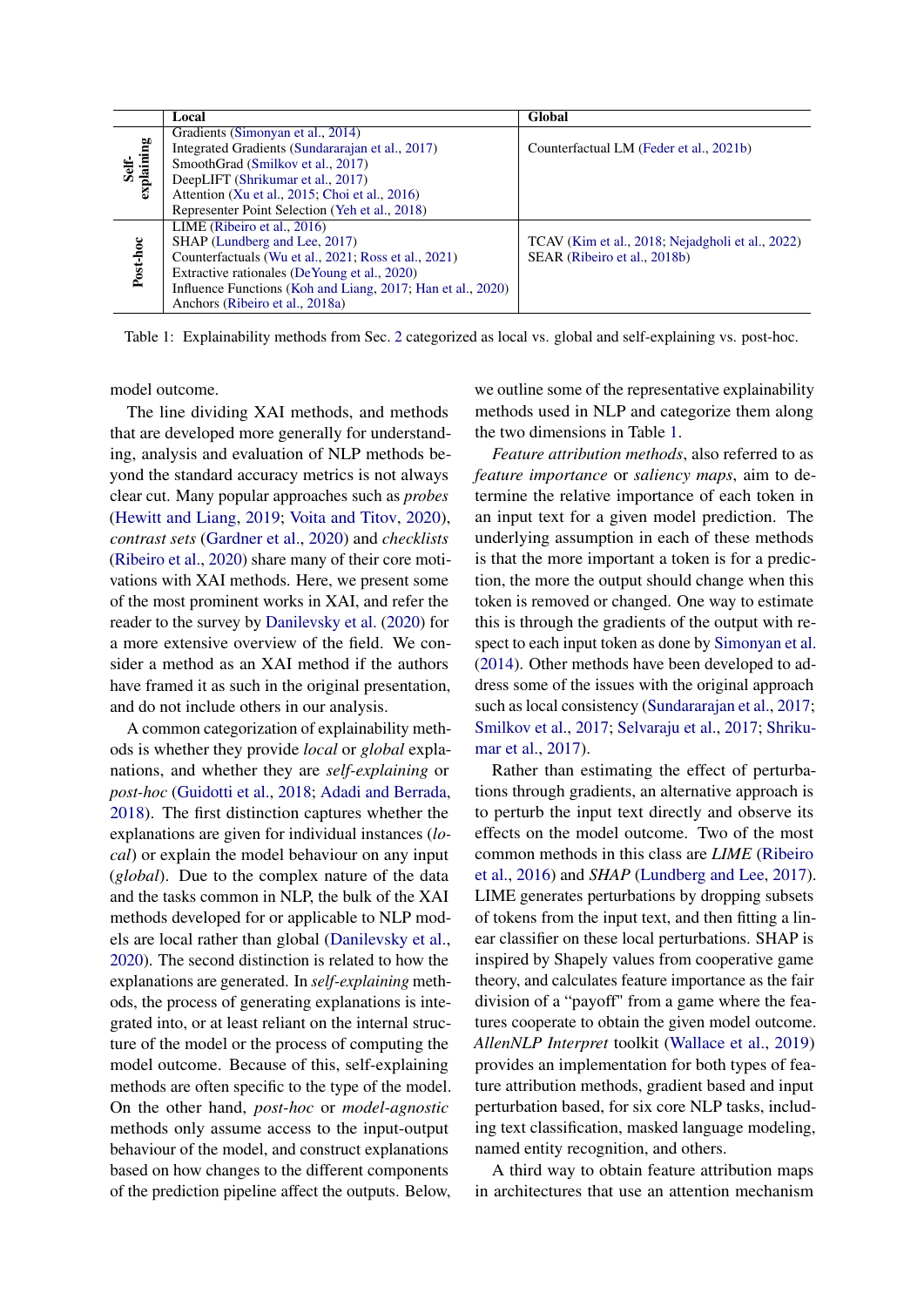[\(Bahdanau et al.,](#page-8-3) [2015\)](#page-8-3) is to look at the relative attention scores for each token [\(Xu et al.,](#page-12-1) [2015;](#page-12-1) [Choi et al.,](#page-8-2) [2016\)](#page-8-2). Whether this approach provides valid explanations has been subject to heated debate [\(Jain and Wallace,](#page-10-5) [2019;](#page-10-5) [Wiegreffe and Pinter,](#page-12-5) [2019\)](#page-12-5), however as [Galassi et al.](#page-9-9) [\(2020\)](#page-9-9) notes, the debate has mostly been centered around the use of attention scores as local explanations. There has also been some works that use attention scores for providing global explanations based on the syntactic structures that the model attends to [\(Clark et al.,](#page-9-10) [2019\)](#page-9-10).

*Extractive rationales* [\(DeYoung et al.,](#page-9-3) [2020\)](#page-9-3) are snippets of the input text that trigger the original prediction. They are similar in spirit to feature attribution methods, however in rationales the attribution is usually binary rather than a real-valued score, and continuous subsets of the text are chosen rather than each token being treated individually. Rationales can also be obtained from humans as explanations of human annotations rather than the model decisions, and used as an additional signal to guide the model.

*Counterfactual explanations* are new instances that are obtained by applying minimal changes to an input instance in order to change the model output. Counterfactuals are inspired by notions in causality, and aim to answer the question: "What would need to change for the outcome to be different?" Two examples of counterfactual explanations in NLP are *Polyjuice* [\(Wu et al.,](#page-12-3) [2021\)](#page-12-3) and *MiCE* [\(Ross et al.,](#page-11-6) [2021\)](#page-11-6). Polyjuice is model agnostic, and consists of a generative model trained on existing, human generated counterfactual data sets. It also allows finer control over the types of counterfactuals by allowing the user to choose which parts of the input to perturb, and how to perturb them with control codes such as "replace" or "negation". MiCE uses model gradients to iteratively choose and mask the important tokens, and a generative model to change the chosen tokens so that the end prediction is flipped.

There are also methods that try to pinpoint which examples in the training data have the most influence on the prediction. The most common approach for this is *Influence Functions* [\(Koh and](#page-10-4) [Liang,](#page-10-4) [2017;](#page-10-4) [Han et al.,](#page-9-4) [2020\)](#page-9-4), where the goal is to efficiently estimate how much removing an example from the data set and retraining the model would change the prediction on a particular input. An alternative is *Representer Point Selection* [\(Yeh](#page-12-2)

[et al.,](#page-12-2) [2018\)](#page-12-2), which applies to a more limited set of architectures, and aims to express the logits of an input as a weighted sum of all the training data points.

Some explainability methods are designed to provide global explanations using higher level, semantic concepts. [Feder et al.](#page-9-2) [\(2021b\)](#page-9-2) use counterfactual language models to provide causal explanations based on high-level concepts. Their method contrasts the original model representations with alternative pre-trained representations that are adversarially trained not to capture the chosen highlevel concept, so that the total causal effect of the concept on the classification decisions can be estimated. [Nejadgholi et al.](#page-10-3) [\(2022\)](#page-10-3) adapt Testing Concept Activation Vector (TCAV) method of [Kim](#page-10-2) [et al.](#page-10-2) [\(2018\)](#page-10-2), originally developed for computer vision, to explain the generalization abilities of a hate speech classifier. In their approach, the concepts are defined through a small set of human chosen examples, and the method quantifies how strongly the concept is associated with a given label.

Finally, some methods produce explanations in the form of rules. One method in this category is Anchors [\(Ribeiro et al.,](#page-11-8) [2018a\)](#page-11-8), where the model searches for a set of tokens in a particular input text that predicts the given outcome with high precision. Although Anchors is a local explainability method in that it gives explanations on individual input instances, the generated explanations are globally applicable. SEAR [\(Ribeiro et al.,](#page-11-7) [2018b\)](#page-11-7), a global explainability method, finds universal replacement rules that, if applied to an input, adversarially change the prediction while keeping the semantics of the input the same.

## 3 Fairness and Bias in NLP Models

Unintended biases in NLP is a complex and multifaceted issue that spans various undesirable model behaviours that cause allocational and representational harms to certain demographic groups [\(Blod](#page-8-4)[gett et al.,](#page-8-4) [2020\)](#page-8-4). When the demographic group is already marginalized and underprivileged in society, biases in NLP models can further contribute to the marginalization and the unfair allocation of resources. Examples include performance disparities between standard and African American English [\(Blodgett and O'Connor,](#page-8-5) [2017\)](#page-8-5), stereotypical associations between gendered pronouns and occupations in coreference resolution [\(Rudinger et al.,](#page-11-12) [2018\)](#page-11-12) and machine translation [\(Stanovsky et al.,](#page-11-13)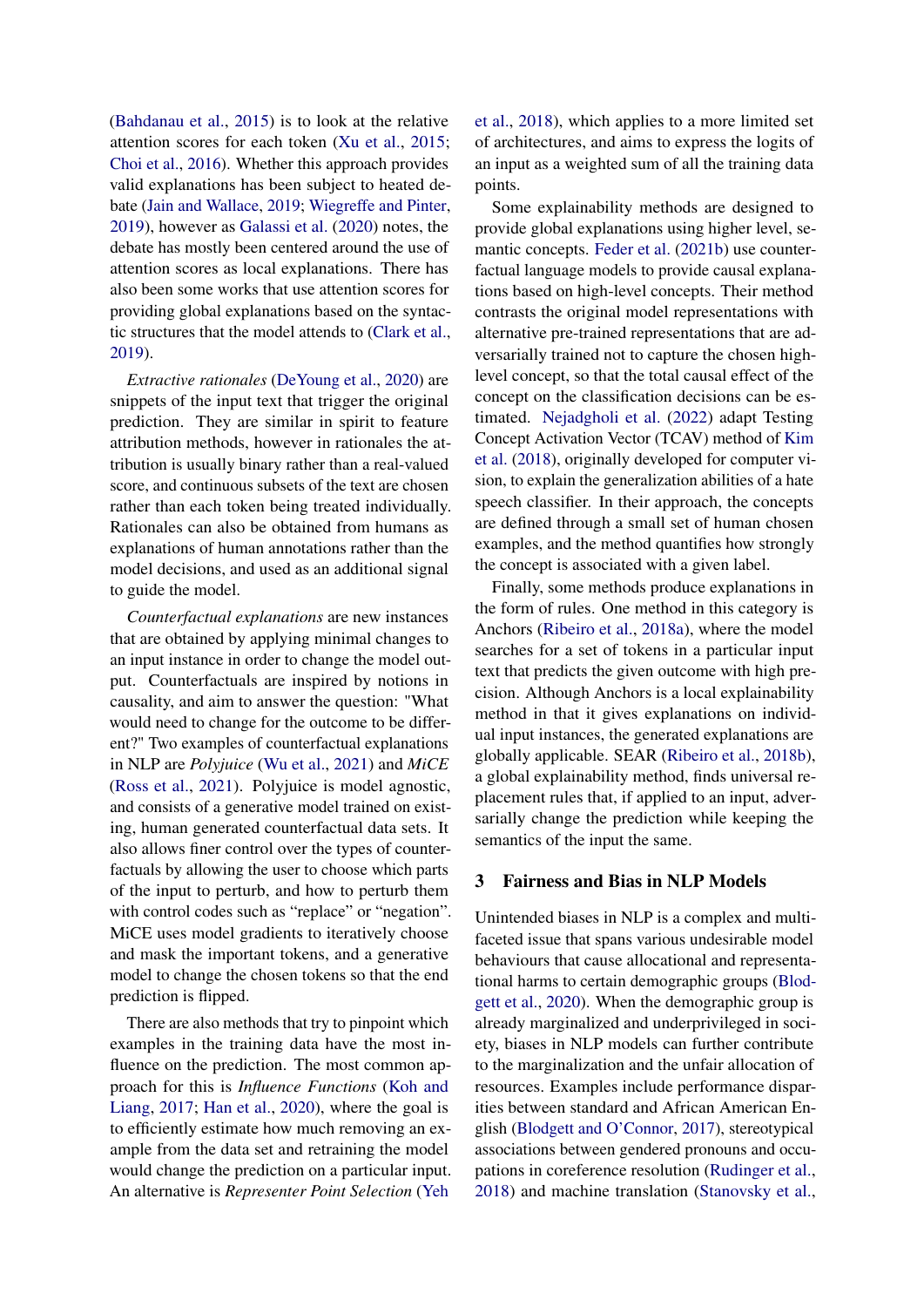[2019\)](#page-11-13), and false positives in hate speech detection on innocuous tweets mentioning demographic attributes [\(Röttger et al.,](#page-11-14) [2021\)](#page-11-14). In this section, we review some of the most popular methods and metrics to identify such biases. For a more comprehensive coverage, see recent surveys by [Mehrabi et al.](#page-10-6) [\(2021\)](#page-10-6) and [Caton and Haas](#page-8-6) [\(2020\)](#page-8-6).

Most works in ML fairness literature assume that biases in machine learning models originate from misrepresentations in training datasets and merely reflect the societal biases. However, as [Hooker](#page-9-11) [\(2021\)](#page-9-11) explains, design choices can amplify the societal biases, and automated data processing can lead to systematic un-precedented harms. [Shah](#page-11-15) [et al.](#page-11-15) [\(2020\)](#page-11-15) identify five sources for bias in NLP models. *Selection bias* and *label bias* are biases that originate in the training data. The former refers to biases that are created when choosing which data points to annotate, and includes underrepresentation of some demographic groups as well as misrepresentation due to spurious correlations. The latter refers to biases introduced due to the annotation process, such as when annotators are less familiar with or biased against text generated by certain groups, causing more annotation errors for some groups than others. *Model bias* are biases that are due to model structure, and are responsible for the over-amplification of discrepancies that are observed in training data. *Semantic bias* refers to biases introduced from the pre-trained representations, and include representational harms such as stereotypical associations. Finally, *bias in research design* covers the larger issues of uneven allocation of research efforts across different groups, dialects, languages and geographic areas.

Research in fair ML has developed a number of metrics to quantify the biases in an ML model. These metrics are usually classified as *group fairness metrics* and *individual fairness metrics* [\(Castelnovo et al.,](#page-8-7) [2022;](#page-8-7) [Czarnowska et al.,](#page-9-12) [2021\)](#page-9-12). Group fairness metrics focus on quantifying the performance disparity between different demographic groups. Some examples are *demographic parity*, which measures the difference in the positive prediction rates across groups, *predictive parity*, which measures the difference in precision across groups, and *equality of odds*, which measures the differences between false positive and false negative rates across groups. Individual fairness metrics are based on the idea that the model should behave the same for similar examples regardless of the value of a protected attribute. A refinement to this approach is *counterfactual fairness*, where the criteria for fairness is that the model decision remains the same for a given individual in a counterfactual world where that individual belonged to a different demographic group. In NLP, this notion often appears as *counterfactual token fairness* [\(Garg et al.,](#page-9-13) [2019\)](#page-9-13), and is operationalized through test suites that include variations of the same text where some tokens associated with certain social groups are replaced with others, and the bias of the model is measured by the performance disparity between the pairs [\(Kiritchenko and Mo](#page-10-7)[hammad,](#page-10-7) [2018;](#page-10-7) [Prabhakaran et al.,](#page-10-8) [2019\)](#page-10-8).

Both group fairness metrics and individual fairness metrics are instances of *outcome fairness*: whether a model is fair is determined solely on the outcomes with respect to various groups, regardless of how the algorithm produced those observed outcomes.[1](#page-3-0) There is a complementary notion called *procedural fairness* that is often considered in organizational settings [\(Blader and Tyler,](#page-8-8) [2003\)](#page-8-8), which aims to capture whether the *processes* that were followed to obtain the outcome are fair. In ML, this translates to whether the model's internal reasoning process is fair to different groups or individuals (Grgić-Hlača et al., [2018;](#page-9-14) [Morse et al.,](#page-10-9) [2021\)](#page-10-9). For example, outcome fairness for a resume sorting system might be implemented as ensuring that the model has the same acceptance rates or the same precision and recall for groups defined by race, gender, or other demographic attributes. A procedural fairness approach, on the other hand, might aim to ensure that the decision making process of the system only relies on skill-related features, and not features that are strongly associated with demographic attributes, such as names and pronouns. The distinction between procedural and outcome fairness relates to different kinds of discrimination outlined in anti-discrimination laws, namely *disparate treatment* and *disparate impact* [\(Barocas](#page-8-9) [and Selbst,](#page-8-9) [2016\)](#page-8-9).

Fairness metrics have originally been developed for applications where the social group membership is known, for example in healthcare related tasks. An issue with applying these to NLP tasks is that either the demographic information is not available and needs to be estimated, or some auxiliary signal, such as the mention of a target group

<span id="page-3-0"></span><sup>1</sup>*Outcome fairness* is also referred to as *distributive fairness* in this literature.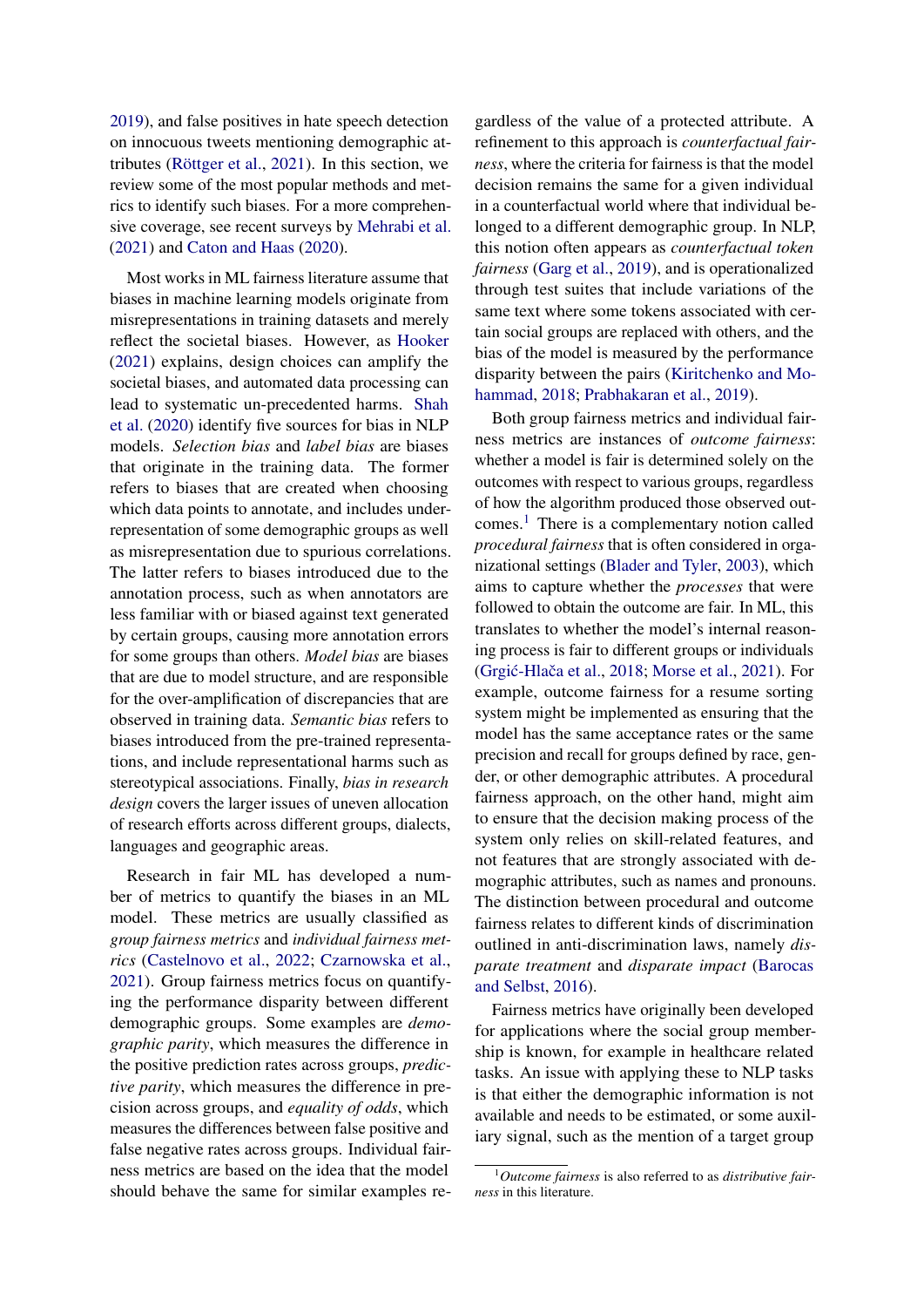or the gender of the pronoun, needs to be used. However, inferring people's social attributes from their data raises important ethical concerns in terms of privacy violations, lack of meaningful consent, and intersectional invisibility [\(Mohammad,](#page-10-10) [2022\)](#page-10-10). Since determining whether the text is *about* a certain identity group is easier than whether it is *produced by* a certain identity group, there are more works investigating the former than the latter. An exception to this is the studies on disparate performance of models on certain dialects such as African American English (AAE) [\(Sap et al.,](#page-11-16) [2019;](#page-11-16) [Blodgett and O'Connor,](#page-8-5) [2017\)](#page-8-5). This is possible due to the existence of a dialect identification tool for AAE, which was trained by pairing geo-located tweets with US census data on race [\(Blodgett et al.,](#page-8-10) [2016\)](#page-8-10).

One source of bias that the NLP community has devoted significant research effort to is word embeddings and pre-trained language models [\(Boluk](#page-8-11)[basi et al.,](#page-8-11) [2016;](#page-8-11) [Zhao et al.,](#page-12-6) [2019\)](#page-12-6), which [Shah](#page-11-15) [et al.](#page-11-15) [\(2020\)](#page-11-15) characterizes as *semantic bias*. Although it is not framed as such, this can be seen as a particular global explanation for biases that the models demonstrate in downstream tasks. However, the effectiveness of these methods has recently been questioned by [Goldfarb-Tarrant et al.](#page-9-15) [\(2021\)](#page-9-15) who found that there is no correlation between intrinsic bias metrics obtained by embedding association tests, and extrinsic bias metrics on downstream tasks.

#### <span id="page-4-0"></span>4 Applications of XAI in Fair NLP

To determine the uses of explainability methods in fair NLP, we search the ACL Anthology for papers that cite the explainability methods listed in Section [2,](#page-0-0) and that include keywords, "fair", "fairness", or "bias". We further exclude the papers that focus on other types of biases such as inductive bias, or bias terms in the description of the architecture. Our results show that although there are a number of papers that mention unintended or societal biases as wider motivations to contextualize the work (e.g., by [Zylberajch et al.](#page-12-7) [\(2021\)](#page-12-7)), only a handful of them apply explainability methods to uncover or investigate biases. All of the works we identify in this category use feature attribution methods, and except that of [Aksenov et al.](#page-8-12) [\(2021\)](#page-8-12), employ them for demonstration purposes on a few examples. Although our methodology excludes works that are published in venues other than ACL conferences

and workshops, we believe that it gives a good indication of the status of XAI in fairness and bias research in NLP.

[Mosca et al.](#page-10-11) [\(2021\)](#page-10-11) use SHAP to demonstrate that adding user features to a hate speech detection model reduces biases that are due to spurious correlations in text, but introduces other biases based on user information. [Wich et al.](#page-12-8) [\(2020\)](#page-12-8) also apply SHAP to two example inputs in order to illustrate the political bias of a hate speech model. [Aksenov](#page-8-12) [et al.](#page-8-12) [\(2021\)](#page-8-12) aggregate attention scores from BERT into global explanations in order to identify which words are most indicative of political bias.

Some works beyond the papers that our search methodology uncovered on the intersection of fairness for NLP and XAI are that of [Kennedy et al.](#page-10-12) [\(2020\)](#page-10-12), which uses Sampling and Occlusion algorithm of [Jin et al.](#page-10-13) [\(2019\)](#page-10-13) to detect bias toward identity terms in hate speech classifiers, and that of [Mathew et al.](#page-10-14) [\(2021\)](#page-10-14), which shows that using human rationales as an additional signal in training hate speech detection models reduces the bias of the model towards target communities. [Prab](#page-10-8)[hakaran et al.](#page-10-8) [\(2019\)](#page-10-8) target individual fairness, and develop a framework to evaluate model bias against particular named entities with a perturbation based analysis. Although they do not frame their model as such, the automatically generated perturbations can be categorized as counterfactuals. [Balkır et al.](#page-8-13) [\(2022\)](#page-8-13) suggest the use of two metrics—necessity and sufficiency—as feature attribution scores, and apply their method to uncover different kinds of bias against protected group tokens in hate speech and abusive language detection models.

As summarized in Table [2,](#page-5-0) almost all these works focus exclusively on hate speech detection, and use local feature attribution methods. The range of bias types is also quite limited. This demonstrates the very narrow context in which explainability has been linked to fairness in NLP.

There are also some works beyond NLP that use XAI to improve fairness of ML models. [Zhang](#page-12-9) [and Bareinboim](#page-12-9) [\(2018\)](#page-12-9), [Parafita and Vitria](#page-10-15) [\(2021\)](#page-10-15) and [Grabowicz et al.](#page-9-16) [\(2022\)](#page-9-16) leverage methods from causal inference to both model the causes of the given prediction and provide explanations, and to ensure that protected attributes are not influencing the model decisions through unacceptable causal chains. The disadvantage of these models is that they require an explicit model of the causal relations between features, which is a difficult task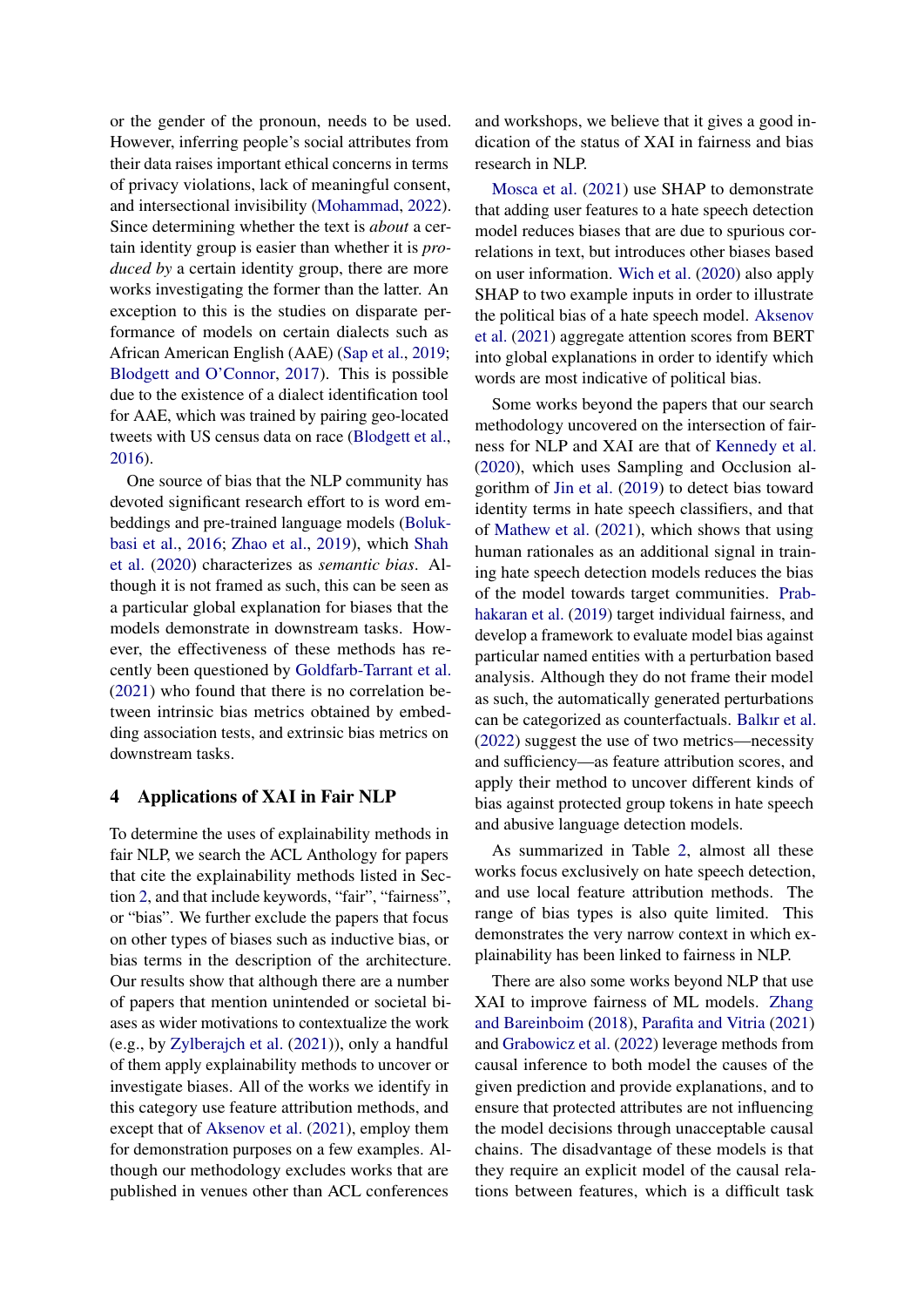<span id="page-5-0"></span>

| <b>Study</b>                 | <b>Overall Objective of the Study</b>                                                | Application                                          | <b>Bias Type</b>                    | <b>Explainability</b><br><b>Method</b> |
|------------------------------|--------------------------------------------------------------------------------------|------------------------------------------------------|-------------------------------------|----------------------------------------|
| Mosca et al. $(2021)$        | Detecting classifier sensitivity<br>towards identity terms vs. user<br>tweet history | hate speech detection                                | social group bias                   | <b>SHAP</b>                            |
| Wich et al. (2020)           | Measuring the effect of bias on<br>classification performance                        | hate speech detection                                | political<br>orienta-<br>tion       | <b>SHAP</b>                            |
| Aksenov et al. (2021)        | Classification of political bias in<br>news                                          | hate speech detection                                | political<br>orienta-<br>tion       | aggregated<br>attention scores         |
| Kennedy et al. (2020)        | Reducing the classifier's over-<br>sensitivity to identity terms                     | hate speech detection                                | social group bias                   | feature impor-<br>tance (SOC)          |
| Mathew et al. $(2021)$       | Improving group fairness                                                             | hate speech detection                                | social group bias                   | LIME, attention                        |
| Prabhakaran et al.<br>(2019) | Detecting biases related to<br>named entities                                        | sentiment analysis,<br>toxicity detection            | sensitivity<br>to<br>named entities | perturbation<br>analysis               |
| <b>Balkir et al.</b> (2022)  | Detecting over- and under-<br>sensitivity to identity tokens                         | hate speech and abu-<br>sive language detec-<br>tion | social group bias                   | necessity<br>and<br>sufficiency        |

Table 2: Summary of the studies that apply explainability techniques to uncover unintended biases in NLP systems.

for textual data [\(Feder et al.,](#page-9-17) [2021a\)](#page-9-17). [Pradhan et al.](#page-11-17) [\(2022\)](#page-11-17) also suggest a causality inspired method that identifies subsets of data responsible for particular biases of the model. [Begley et al.](#page-8-14) [\(2020\)](#page-8-14) extend Shapely values to attribute the overall unfairness of an algorithm to individual input features. The main limitation of all these methods is that they are currently only applicable to low dimensional tabular data. How to extend these methods to explain the unfairness of NLP models remains an open research problem.

As abstract frameworks for connecting XAI to fair ML, [P et al.](#page-10-16) [\(2021\)](#page-10-16) outline potential synergies between the two research areas. [Alikhademi et al.](#page-8-15) [\(2021\)](#page-8-15) enumerate different sources of bias, and discuss how XAI methods can help identify and mitigate these.

# <span id="page-5-1"></span>5 XAI for Fair NLP through Causality and Robustness

The framework of *causality* [\(Pearl,](#page-10-17) [2009\)](#page-10-17) is invoked both in fairness and explainability literature. The promise of causality is that it goes beyond correlations, and characterizes the causes behind observations. This is relevant to conceptualizing fairness since, as [Loftus et al.](#page-10-18) [\(2018\)](#page-10-18) argue, there are situations that are intuitively different from a fairness point of view, but that purely observational criteria cannot distinguish.

Causality tries to capture the notion of causes of an outcome in terms of hypothetical interventions: if something is a true cause of a given outcome, then intervening on this variable will change the outcome. This notion of intervention is useful for both detecting biases and for choosing mitigation

strategies. Causal interventions are also the fundamental notion behind counterfactual examples in XAI. It is easier for humans to identify the cause of a prediction if they are shown minimally different instances that result in opposite predictions. Hence, causal explanations can serve as proofs of bias or other undesirable correlations to developers and to end-users.

Going beyond correlations in data and capturing causal relations is also an effective way to increase *robustness* and *generalization* in machine learning models. As [Kaushik et al.](#page-10-19) [\(2020\)](#page-10-19) argue, causal correlations are invariant to differing data distributions, while non-causal correlations are much more context and dataset specific. Hence, models that can differentiate between the two and rely solely on casual correlations while ignoring the non-causal ones will perform well beyond the strict i.i.d. setting.

Non-causal, surface level correlations are often referred to as *spurious correlations*, and a common use case of XAI methods for developers is to facilitate the identification of such patterns. A common motivating argument in XAI methods for debugging NLP models [\(Lertvittayakumjorn and Toni,](#page-10-20) [2021;](#page-10-20) [Zylberajch et al.,](#page-12-7) [2021\)](#page-12-7), as well as counterfactual data augmentation methods [\(Kaushik et al.,](#page-10-19) [2020;](#page-10-19) [Balashankar et al.,](#page-8-16) [2021;](#page-8-16) [Yang et al.,](#page-12-10) [2021\)](#page-12-10), is that unintended biases are due to the model picking up such spurious associations, and XAI methods which can be used to improve the robustness of a model against these spurious patterns will also improve the fairness of a model as a side effect. There is indeed evidence that methods for robustness also reduce unintended bias in NLP models [\(Adragna et al.,](#page-8-17) [2020;](#page-8-17) [Pruksachatkun et al.,](#page-11-18) [2021\)](#page-11-18).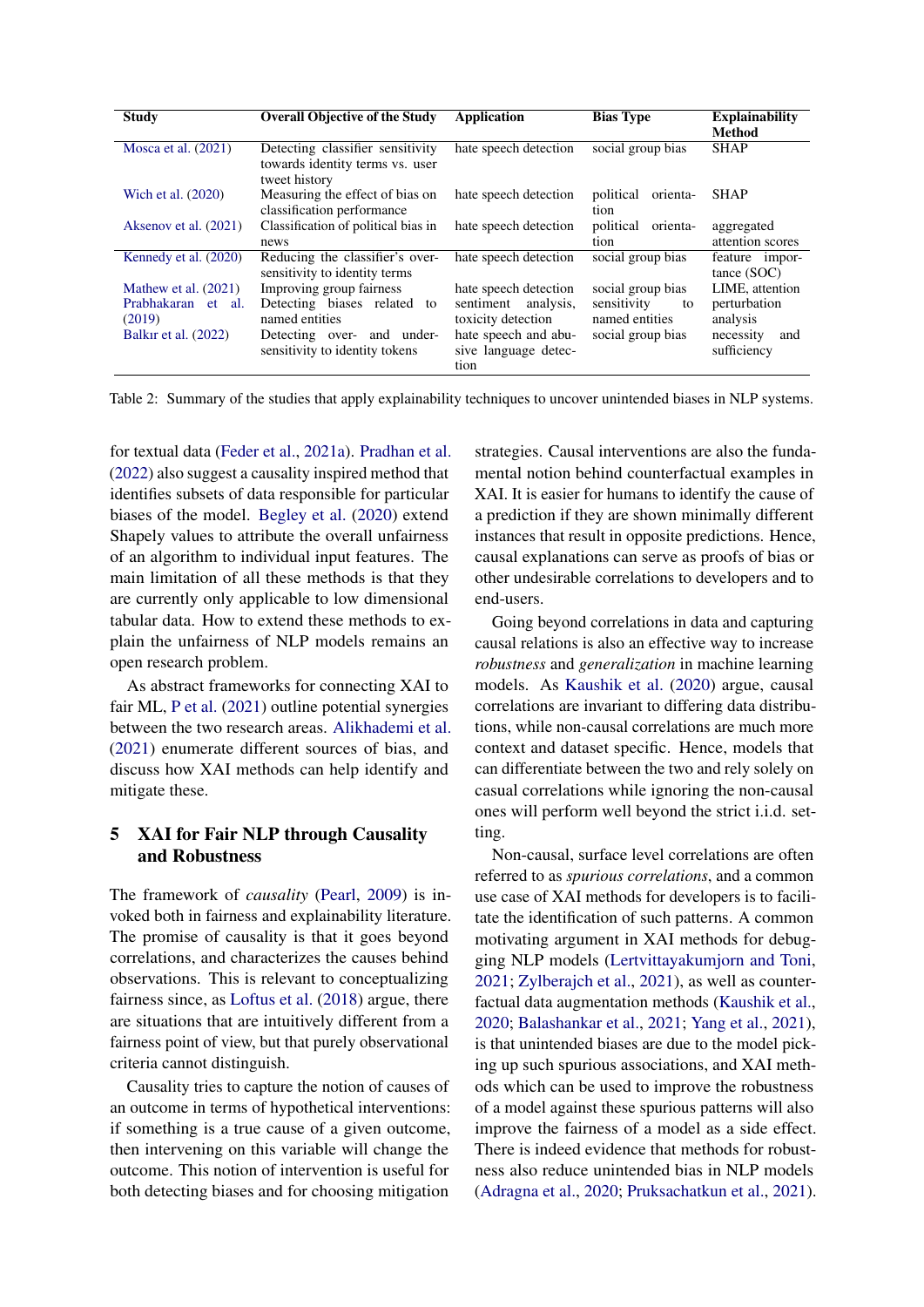However, these methods are limited in that they can address unintended biases only insofar as the biases are present and identifiable as token-level spurious correlations.

#### 6 Challenges and Future Directions

As we saw in Sec. [4](#page-4-0) and [5,](#page-5-1) only a few studies to date have attempted to apply explainability techniques in order to uncover biases in NLP systems, to a limited extent. In this section, we discuss some possible reasons for a seeming lack of progress in this area and outline promising directions for future research.

Local explainability methods rely on the user to identify examples that might reveal bias. One issue in preventing wider adoption of XAI methods in fair NLP stems from the local nature of most explanation methods applicable to NLP models. An important step in identifying fairness problems within a model is identifying the data points where these issues might manifest. Since local explainability methods give explanations on particular data points, it is left to the user how to pick the instances to examine. This necessitates the user to first decide what biases to search for before employing XAI methods, limiting their usefulness for identifying unknown biases.

Local explanations are not easily generalizable. Even if an issue can be identified with a local XAI method, it is difficult to know to what extent the insight can be generalized. This is an issue because it is often essential to know what subsets of the input are affected by the identified biased behaviour in order to apply effective mitigation strategies. Some methods such as Anchors mitigate this problem by specifying the set of examples an explanation applies to. Other approaches use abstractions such as high-level concepts [\(Feder et al.,](#page-9-2) [2021b;](#page-9-2) [Ne](#page-10-3)[jadgholi et al.,](#page-10-3) [2022\)](#page-10-3) to provide more generalizable insights. Principled methods to aggregate local explanations into more global and actionable insights are needed to make local explainability methods better suited to identifying and mitigating unintended biases in NLP models. Also, future NLP research could explore global explainability methods that have been used to uncover unknown biases [\(Tan et al.,](#page-11-19) [2018\)](#page-11-19).

Not all undesirable biases are surface-level or non-causal. In the motivation for XAI methods, there is strong emphasis on identifying token-level

correlations caused by sampling bias or label bias. Although methods that target these patterns are shown to also improve the fairness of models, not all sources of bias fit well into this characterization [\(Hooker,](#page-9-11) [2021\)](#page-9-11), and hence might be difficult to detect with XAI methods that provide token-level explanations. For example, [Bagdasaryan et al.](#page-8-18) [\(2019\)](#page-8-18) show that the cost of differential privacy methods in decreasing the accuracy of deep learning NLP models, is much higher for underrepresented subgroups. A rigorous study of a model's structure and training process is required to discover such bias sources.

Another issue that is common in works that approach fairness through robustness is the characterization of unintended biases as non-causal associations in data [\(Kaushik et al.,](#page-10-19) [2020;](#page-10-19) [Adragna et al.,](#page-8-17) [2020\)](#page-8-17). In fact, it can be argued that many of the undesirable correlations observed in data are causal in nature, and will likely hold in a wide variety of different data distributions. For example, correlations between different genders and occupations—which arguably is the source of the occupational gender stereotypes picked up by NLP models [\(Rudinger](#page-11-12) [et al.,](#page-11-12) [2018\)](#page-11-12)—are not due to unrepresentative samples or random correlations in the data, but rather underlying systemic biases in the distribution of occupations in the real world. To ensure a fair system, researchers must make a *normative decision* [\(Blod](#page-8-4)[gett et al.,](#page-8-4) [2020\)](#page-8-4) that they do not want to reproduce this particular correlation in their model. This suggests that there may be inherent limitations to the ability of XAI methods to improve fairness of NLP methods through improving model robustness and generalization.

Some biases can be difficult for humans to recognize. Even for biases that could be characterized in terms of surface-level correlations, XAI methods rely on humans to recognize what an undesirable correlation is, but biased models are often biased in subtle ways. For example, if the dialect bias in a hate speech detection system is mostly mediated by false positives on the uses of reclaimed slurs, this might seem like a good justification to a user who is unfamiliar with this phenomenon [\(Sap](#page-11-16) [et al.,](#page-11-16) [2019\)](#page-11-16). More studies with human subjects are needed to investigate whether humans can recognise unintended biases that cause fairness issues through explainability methods as well as they can recognise simpler data biases.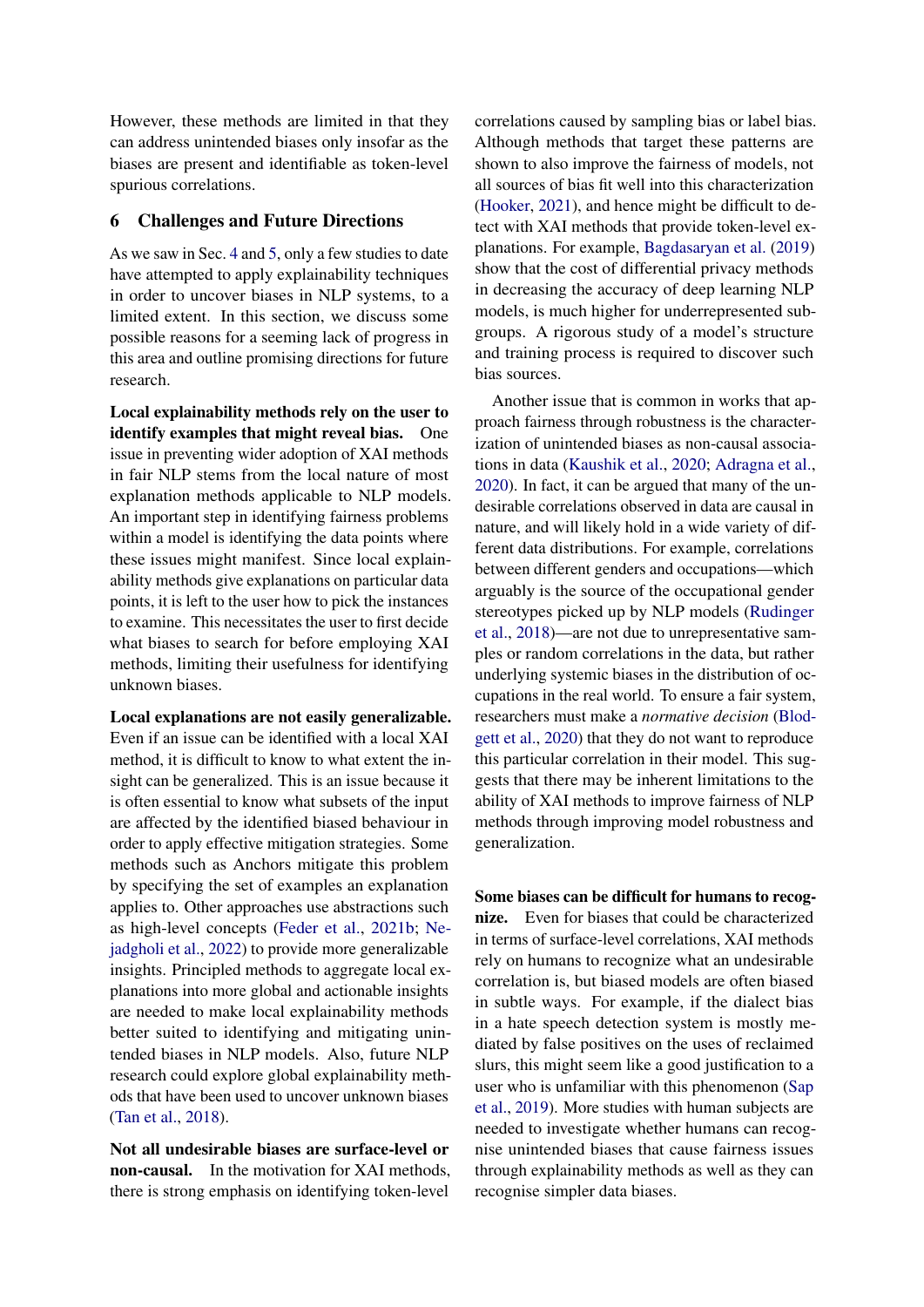Explainability methods are susceptible to fairwashing. An issue that has repeatedly been raised with respect to XAI methods is the potential for "fairwashing" biased models. This refers to techniques that adversarially manipulate explanations in order to obscure the model's reliance on protected attributes. Fairwashing has been shown possible in rule lists [\(Aïvodji et al.,](#page-8-19) [2019\)](#page-8-19), and both gradient based and perturbation based feature attribution methods [\(Dimanov et al.,](#page-9-18) [2020;](#page-9-18) [Anders](#page-8-20) [et al.,](#page-8-20) [2020\)](#page-8-20). This relates to the wider issue of the faithfulness of an explainability method: if there is no guarantee that the explanations reflect the actual inner workings of the model, the explanations are of little use. One solution to this problem would be to extend certifiable robustness [\(Cohen et al.,](#page-9-19) [2019;](#page-9-19) [Ma et al.,](#page-10-21) [2021\)](#page-10-21) beyond the model itself, and develop certifiably faithful explainability methods with proofs that a particular way of testing for bias cannot be adversarially manipulated. Another approach to mitigate this issue is to provide the levels of uncertainty in the explanations, giving the end-user more information on whether to trust the generated explanation [\(Zhang et al.,](#page-12-11) [2019\)](#page-12-11), or other ways to calibrate user trust to the quality of the provided explanations [\(Zhang et al.,](#page-12-12) [2020b\)](#page-12-12). However, the effectiveness of these methods depends substantially on whether the model's predicted probabilities are well-calibrated to the true outcome probabilities. Certain machine learning models do not meet this criterion. Specifically, the commonly used deep learning models have been shown to be over-confident in their predictions [\(Guo et al.,](#page-9-20) [2017\)](#page-9-20). Calibration of uncertainties is a necessary prerequisite, should they be used to calibrate user trust, as over-confident predictions can be themselves a source of mistrust.

Fair AI is focused on outcome fairness, but XAI is motivated by procedural fairness. Finally, it appears that there is a larger conceptual gap between the notions of fairness that the ethical AI community has developed, and the notion of fairness implicitly assumed in motivations for XAI methods. Namely, almost all the fairness metrics developed in Fair ML literature aim to formalize outcome fairness in that they are process-agnostic, and quantify the fairness of a model on its observed outcomes only. The type of fairness that motivates XAI, on the other hand, is closer to the concept of procedural fairness: XAI aims to elucidate the internal reasoning of a model, and make it transparent whether there are any parts of the decision process that could be deemed unfair.

We observe that due to the lack of better definitions of procedural fairness, the most common way XAI methods are applied to fairness issues is to check whether the model uses features that are explicitly associated with protected attributes (e.g., gendered pronouns). This practice promotes a similar ideal with "fairness through unawareness" in that it aims to place the veil of ignorance about the protected attributes not at the level of the data fed into the model, but into the model itself. In other words, the best one could do with these techniques seem to be to develop "colourblind" models which, even if they receive explicit information about protected attributes in their input, ignore this information when making their decisions. Although it is simple and intuitive, we suspect that such an approach has similar issues with the much criticized "fairness through unawareness" approach [\(Kusner](#page-10-22) [et al.,](#page-10-22) [2017;](#page-10-22) [Morse et al.,](#page-10-9) [2021\)](#page-10-9). More clearly specified notions of procedural fairness, as well as precise quantitative metrics similar to those that have been developed for outcome fairness, are needed in order to guide the development of XAI methods that can make ML models fairer.

#### 7 Conclusion

Publications in explainable NLP often cite *fairness* as a motivation for the work, but the exact relationship between the two concepts is typically left unspecified. Most current XAI methods provide explanations on a local level through post-hoc processing, leaving open questions about how to automatically identify fairness issues in individual explanations, and how to generalize from local explanations to infer systematic model bias. Although the two fields of explainability and fairness feel intuitively linked, a review of the literature revealed a surprisingly small amount of work at the intersection. We have discussed some of the conceptual underpinnings shared by both these fields as well as practical challenges to uniting them, and proposed areas for future research.

### References

<span id="page-7-0"></span>Amina Adadi and Mohammed Berrada. 2018. Peeking inside the black-box: A survey on explainable artificial intelligence (XAI). *IEEE Access*, 6:52138– 52160.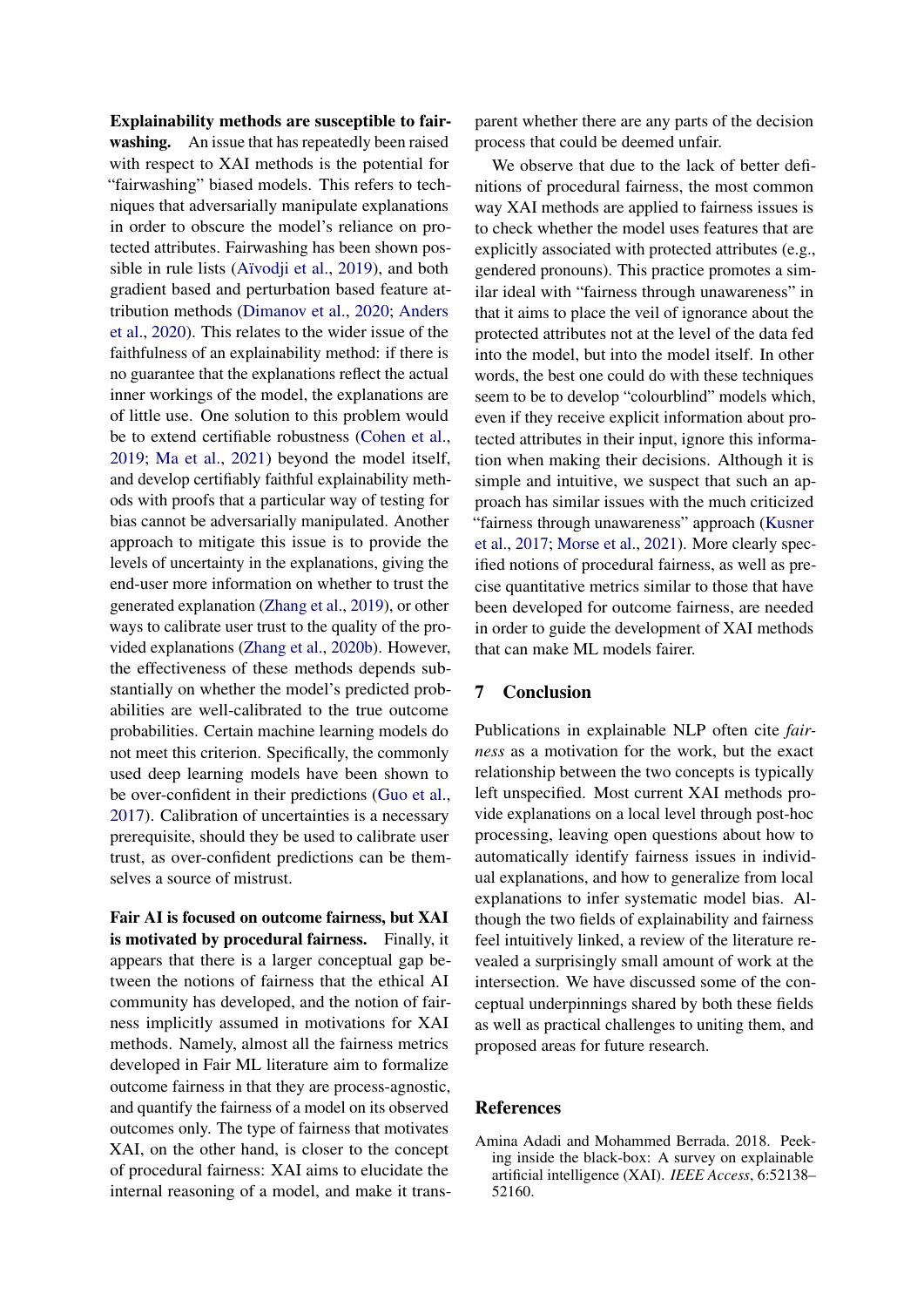- <span id="page-8-17"></span>Robert Adragna, Elliot Creager, David Madras, and Richard Zemel. 2020. Fairness and robustness in invariant learning: A case study in toxicity classification. In *Proceedings of the NeurIPS 2020 Workshop on Algorithmic Fairness through the Lens of Causality and Interpretability*.
- <span id="page-8-19"></span>Ulrich Aïvodji, Hiromi Arai, Olivier Fortineau, Sébastien Gambs, Satoshi Hara, and Alain Tapp. 2019. Fairwashing: the risk of rationalization. In *Proceedings of the International Conference on Machine Learning*, pages 161–170.
- <span id="page-8-12"></span>Dmitrii Aksenov, Peter Bourgonje, Karolina Zaczynska, Malte Ostendorff, Julian Moreno Schneider, and Georg Rehm. 2021. Fine-grained classification of political bias in German news: A data set and initial experiments. In *Proceedings of the 5th Workshop on Online Abuse and Harms (WOAH 2021)*, pages 121–131.
- <span id="page-8-15"></span>Kiana Alikhademi, Brianna Richardson, Emma Drobina, and Juan E Gilbert. 2021. Can explainable AI explain unfairness? A framework for evaluating explainable AI. *arXiv preprint arXiv:2106.07483*.
- <span id="page-8-20"></span>Christopher Anders, Plamen Pasliev, Ann-Kathrin Dombrowski, Klaus-Robert Müller, and Pan Kessel. 2020. Fairwashing explanations with off-manifold detergent. In *Proceedings of the International Conference on Machine Learning*, pages 314–323.
- <span id="page-8-18"></span>Eugene Bagdasaryan, Omid Poursaeed, and Vitaly Shmatikov. 2019. Differential privacy has disparate impact on model accuracy. *Advances in Neural Information Processing Systems*, 32.
- <span id="page-8-3"></span>Dzmitry Bahdanau, Kyung Hyun Cho, and Yoshua Bengio. 2015. Neural machine translation by jointly learning to align and translate. In *Proceedings of the 3rd International Conference on Learning Representations*.
- <span id="page-8-16"></span>Ananth Balashankar, Xuezhi Wang, Ben Packer, Nithum Thain, Ed Chi, and Alex Beutel. 2021. Can we improve model robustness through secondary attribute counterfactuals? In *Proceedings of the 2021 Conference on Empirical Methods in Natural Language Processing*, pages 4701–4712.
- <span id="page-8-13"></span>Esma Balkır, Isar Nejadgholi, Kathleen C Fraser, and Svetlana Kiritchenko. 2022. Necessity and sufficiency for explaining text classifiers: A case study in hate speech detection. In *Proceedings of the Annual Conference of the North American Chapter of the Association for Computational Linguistics (NAACL)*, Seattle, WA, USA.
- <span id="page-8-9"></span>Solon Barocas and Andrew D Selbst. 2016. Big data's disparate impact. *CALIFORNIA LAW REVIEW*, 104:671.
- <span id="page-8-14"></span>Tom Begley, Tobias Schwedes, Christopher Frye, and Ilya Feige. 2020. Explainability for fair machine learning. *arXiv preprint arXiv:2010.07389*.
- <span id="page-8-8"></span>Steven L Blader and Tom R Tyler. 2003. What constitutes fairness in work settings? a four-component model of procedural justice. *Human Resource Management Review*, 13(1):107–126.
- <span id="page-8-4"></span>Su Lin Blodgett, Solon Barocas, Hal Daumé III, and Hanna Wallach. 2020. Language (technology) is power: A critical survey of "bias" in NLP. In *Proceedings of the 58th Annual Meeting of the Association for Computational Linguistics*, pages 5454– 5476.
- <span id="page-8-10"></span>Su Lin Blodgett, Lisa Green, and Brendan O'Connor. 2016. Demographic dialectal variation in social media: A case study of African-American English. In *Proceedings of the 2016 Conference on Empirical Methods in Natural Language Processing*, pages 1119–1130.
- <span id="page-8-5"></span>Su Lin Blodgett and Brendan O'Connor. 2017. Racial disparity in natural language processing: A case study of social media African-American English. In *Proceedings of the 2017 Workshop on Fairness, Accountability, and Transparency in Machine Learning*.
- <span id="page-8-11"></span>Tolga Bolukbasi, Kai-Wei Chang, James Y Zou, Venkatesh Saligrama, and Adam T Kalai. 2016. Man is to computer programmer as woman is to homemaker? debiasing word embeddings. *Advances in Neural Information Processing Systems*, 29.
- <span id="page-8-1"></span>Nicholas Carlini, Florian Tramer, Eric Wallace, Matthew Jagielski, Ariel Herbert-Voss, Katherine Lee, Adam Roberts, Tom Brown, Dawn Song, Ulfar Erlingsson, Alina Oprea, and Colin Raffel. 2021. Extracting training data from large language models. In *Proceedings of the 30th USENIX Security Symposium*, pages 2633–2650.
- <span id="page-8-7"></span>Alessandro Castelnovo, Riccardo Crupi, Greta Greco, Daniele Regoli, Ilaria Giuseppina Penco, and Andrea Claudio Cosentini. 2022. A clarification of the nuances in the fairness metrics landscape. *Scientific Reports*, 12.
- <span id="page-8-6"></span>Simon Caton and Christian Haas. 2020. Fairness in machine learning: A survey. *arXiv preprint arXiv:2010.04053*.
- <span id="page-8-0"></span>Kai-Wei Chang, Vinod Prabhakaran, and Vicente Ordonez. 2019. Bias and fairness in natural language processing. In *Proceedings of the 2019 Conference on Empirical Methods in Natural Language Processing and the 9th International Joint Conference on Natural Language Processing (EMNLP-IJCNLP): Tutorial Abstracts*.
- <span id="page-8-2"></span>Edward Choi, Mohammad Taha Bahadori, Jimeng Sun, Joshua Kulas, Andy Schuetz, and Walter Stewart. 2016. Retain: An interpretable predictive model for healthcare using reverse time attention mechanism. *Advances in Neural Information Processing Systems*, 29.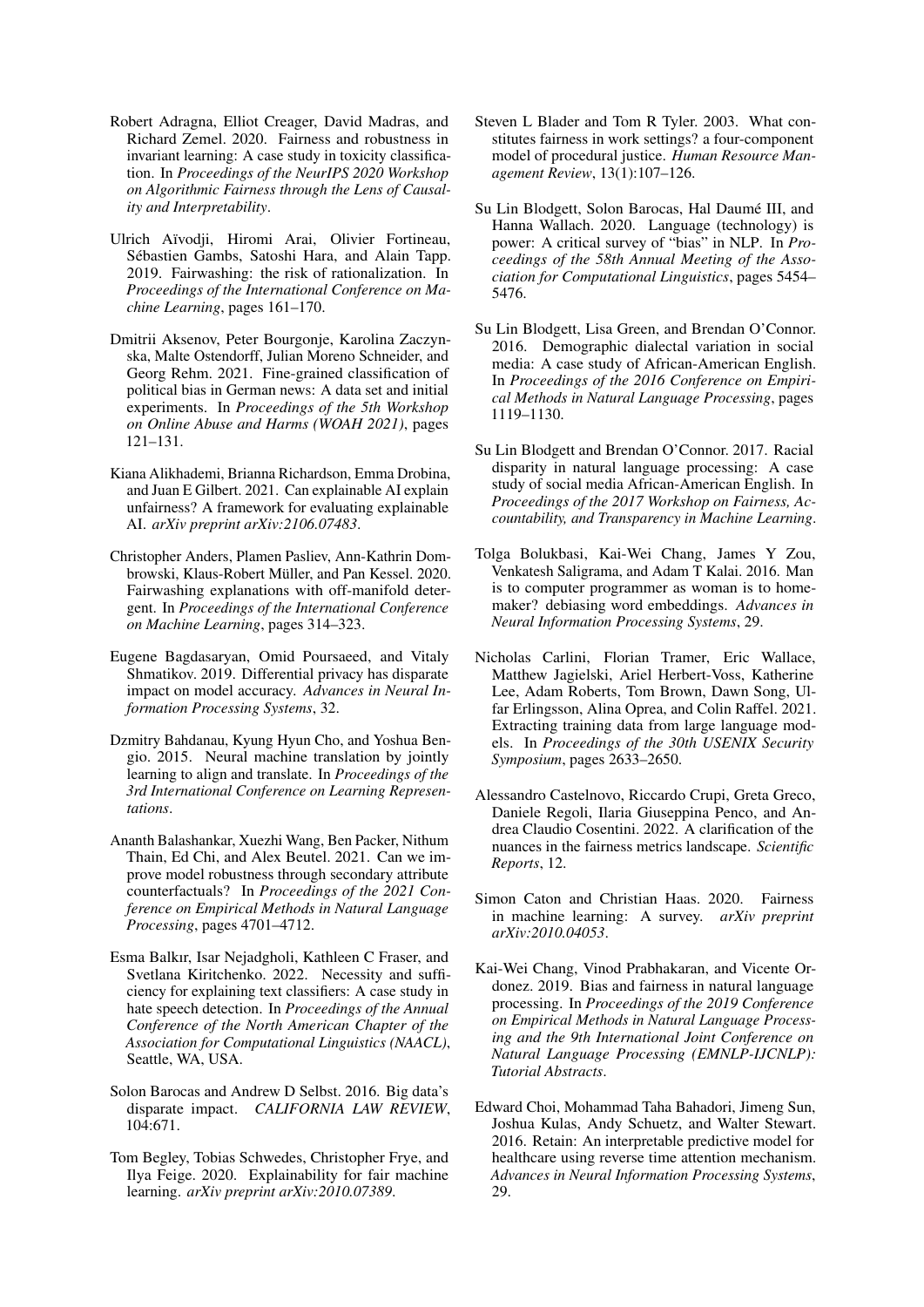- <span id="page-9-10"></span>Kevin Clark, Urvashi Khandelwal, Omer Levy, and Christopher D Manning. 2019. What does BERT look at? An analysis of BERT's attention. In *Proceedings of the 2019 ACL Workshop BlackboxNLP: Analyzing and Interpreting Neural Networks for NLP*, pages 276–286.
- <span id="page-9-19"></span>Jeremy Cohen, Elan Rosenfeld, and Zico Kolter. 2019. Certified adversarial robustness via randomized smoothing. In *Proceedings of the International Conference on Machine Learning*, pages 1310–1320.
- <span id="page-9-12"></span>Paula Czarnowska, Yogarshi Vyas, and Kashif Shah. 2021. Quantifying social biases in NLP: A generalization and empirical comparison of extrinsic fairness metrics. *Transactions of the Association for Computational Linguistics*, 9:1249–1267.
- <span id="page-9-7"></span>Marina Danilevsky, Kun Qian, Ranit Aharonov, Yannis Katsis, Ban Kawas, and Prithviraj Sen. 2020. [A](https://aclanthology.org/2020.aacl-main.46) [survey of the state of explainable AI for natural lan](https://aclanthology.org/2020.aacl-main.46)[guage processing.](https://aclanthology.org/2020.aacl-main.46) In *Proceedings of the 1st Conference of the Asia-Pacific Chapter of the Association for Computational Linguistics and the 10th International Joint Conference on Natural Language Processing*, pages 447–459, Suzhou, China. Association for Computational Linguistics.
- <span id="page-9-1"></span>Arun Das and Paul Rad. 2020. Opportunities and challenges in explainable artificial intelligence (xai): A survey. *arXiv preprint arXiv:2006.11371*.
- <span id="page-9-3"></span>Jay DeYoung, Sarthak Jain, Nazneen Fatema Rajani, Eric Lehman, Caiming Xiong, Richard Socher, and Byron C Wallace. 2020. Eraser: A benchmark to evaluate rationalized NLP models. In *Proceedings of the 58th Annual Meeting of the Association for Computational Linguistics*, pages 4443–4458.
- <span id="page-9-18"></span>Botty Dimanov, Umang Bhatt, Mateja Jamnik, and Adrian Weller. 2020. You shouldn't trust me: Learning models which conceal unfairness from multiple explanation methods. In *Proceedings of the AAAI Workshop on Artificial Intelligence Safety (SafeAI)*.
- <span id="page-9-0"></span>Finale Doshi-Velez and Been Kim. 2017. Towards a rigorous science of interpretable machine learning. *arXiv preprint arXiv:1702.08608*.
- <span id="page-9-17"></span>Amir Feder, Katherine A Keith, Emaad Manzoor, Reid Pryzant, Dhanya Sridhar, Zach Wood-Doughty, Jacob Eisenstein, Justin Grimmer, Roi Reichart, Margaret E Roberts, et al. 2021a. Causal inference in natural language processing: Estimation, prediction, interpretation and beyond. *arXiv preprint arXiv:2109.00725*.
- <span id="page-9-2"></span>Amir Feder, Nadav Oved, Uri Shalit, and Roi Reichart. 2021b. Causalm: Causal model explanation through counterfactual language models. *Computational Linguistics*, 47(2):333–386.
- <span id="page-9-9"></span>Andrea Galassi, Marco Lippi, and Paolo Torroni. 2020. Attention in natural language processing. *IEEE Transactions on Neural Networks and Learning Systems*, 32(10):4291–4308.
- <span id="page-9-6"></span>Matt Gardner, Yoav Artzi, Victoria Basmov, Jonathan Berant, Ben Bogin, Sihao Chen, Pradeep Dasigi, Dheeru Dua, Yanai Elazar, Ananth Gottumukkala, et al. 2020. Evaluating models' local decision boundaries via contrast sets. In *Findings of the Association for Computational Linguistics: EMNLP 2020*, pages 1307–1323.
- <span id="page-9-13"></span>Sahaj Garg, Vincent Perot, Nicole Limtiaco, Ankur Taly, Ed H Chi, and Alex Beutel. 2019. Counterfactual fairness in text classification through robustness. In *Proceedings of the 2019 AAAI/ACM Conference on AI, Ethics, and Society*, pages 219–226.
- <span id="page-9-15"></span>Seraphina Goldfarb-Tarrant, Rebecca Marchant, Ricardo Muñoz Sánchez, Mugdha Pandya, and Adam Lopez. 2021. Intrinsic bias metrics do not correlate with application bias. In *Proceedings of the 59th Annual Meeting of the Association for Computational Linguistics and the 11th International Joint Conference on Natural Language Processing (Volume 1: Long Papers)*, pages 1926–1940.
- <span id="page-9-16"></span>Przemyslaw Grabowicz, Nicholas Perello, and Aarshee Mishra. 2022. Marrying fairness and explainability in supervised learning. *arXiv preprint arXiv:2204.02947*.
- <span id="page-9-14"></span>Nina Grgić-Hlača, Muhammad Bilal Zafar, Krishna P Gummadi, and Adrian Weller. 2018. Beyond distributive fairness in algorithmic decision making: Feature selection for procedurally fair learning. In *Proceedings of the AAAI Conference on Artificial Intelligence*, volume 32.
- <span id="page-9-8"></span>Riccardo Guidotti, Anna Monreale, Salvatore Ruggieri, Franco Turini, Fosca Giannotti, and Dino Pedreschi. 2018. A survey of methods for explaining black box models. *ACM Computing Surveys (CSUR)*, 51(5):1– 42.
- <span id="page-9-20"></span>Chuan Guo, Geoff Pleiss, Yu Sun, and Kilian Q Weinberger. 2017. On calibration of modern neural networks. In *Proceedings of the International Conference on Machine Learning*, pages 1321–1330.
- <span id="page-9-4"></span>Xiaochuang Han, Byron C Wallace, and Yulia Tsvetkov. 2020. Explaining black box predictions and unveiling data artifacts through influence functions. In *Proceedings of the 58th Annual Meeting of the Association for Computational Linguistics*, pages 5553– 5563.
- <span id="page-9-5"></span>John Hewitt and Percy Liang. 2019. Designing and interpreting probes with control tasks. In *Proceedings of the 2019 Conference on Empirical Methods in Natural Language Processing and the 9th International Joint Conference on Natural Language Processing (EMNLP-IJCNLP)*, pages 2733–2743.
- <span id="page-9-11"></span>Sara Hooker. 2021. Moving beyond "algorithmic bias is a data problem". *Patterns*, 2(4):100241.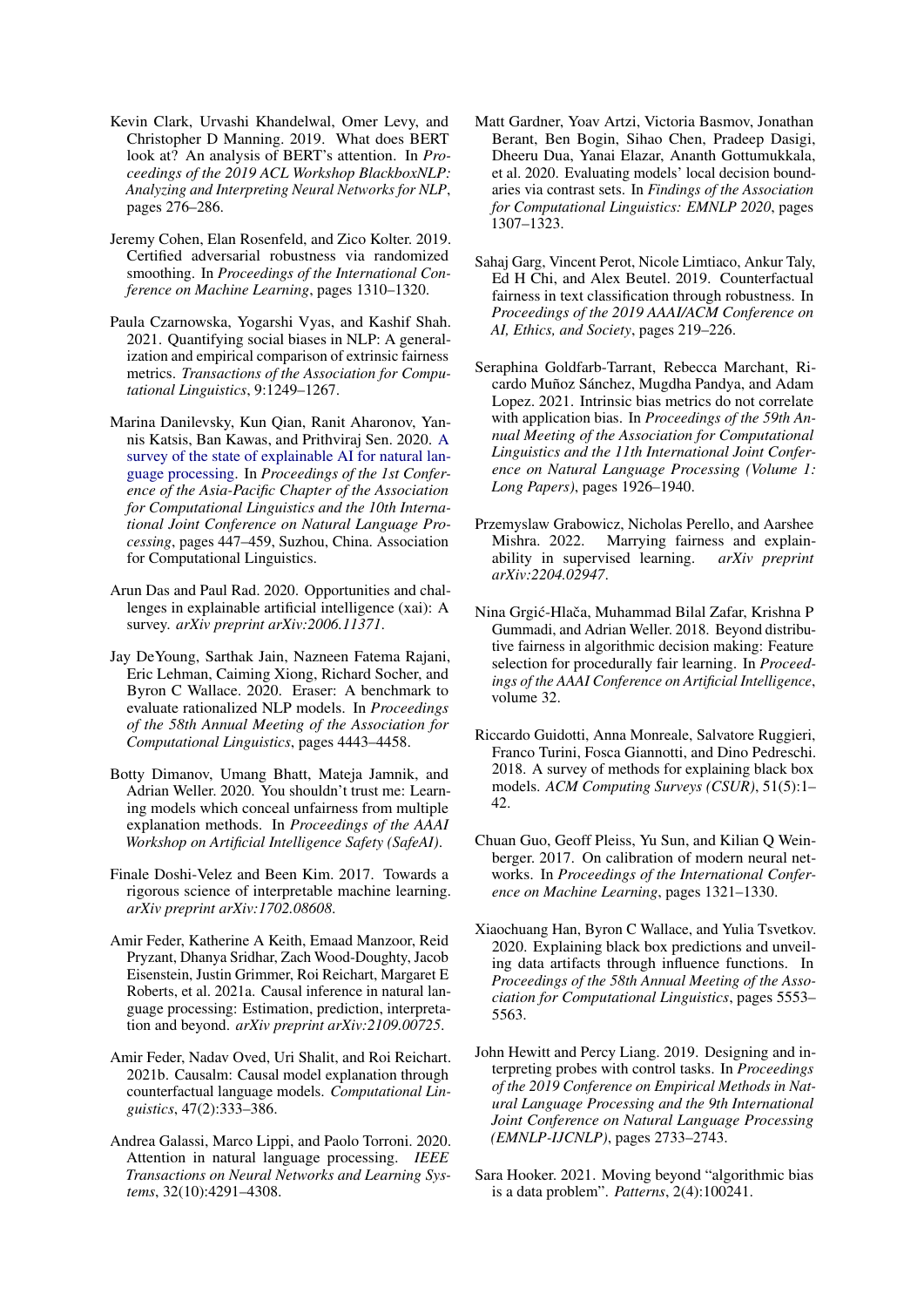- <span id="page-10-5"></span>Sarthak Jain and Byron C Wallace. 2019. Attention is not explanation. In *Proceedings of the 2019 Conference of the North American Chapter of the Association for Computational Linguistics: Human Language Technologies, Volume 1 (Long and Short Papers)*, pages 3543–3556.
- <span id="page-10-13"></span>Xisen Jin, Zhongyu Wei, Junyi Du, Xiangyang Xue, and Xiang Ren. 2019. Towards hierarchical importance attribution: Explaining compositional semantics for neural sequence models. In *Proceedings of the International Conference on Learning Representations*.
- <span id="page-10-19"></span>Divyansh Kaushik, Amrith Setlur, Eduard H Hovy, and Zachary Chase Lipton. 2020. Explaining the efficacy of counterfactually augmented data. In *Proceedings of the International Conference on Learning Representations*.
- <span id="page-10-12"></span>Brendan Kennedy, Xisen Jin, Aida Mostafazadeh Davani, Morteza Dehghani, and Xiang Ren. 2020. Contextualizing hate speech classifiers with post-hoc explanation. In *Proceedings of the 58th Annual Meeting of the Association for Computational Linguistics*, pages 5435–5442.
- <span id="page-10-2"></span>Been Kim, Martin Wattenberg, Justin Gilmer, Carrie Cai, James Wexler, Fernanda Viegas, et al. 2018. Interpretability beyond feature attribution: Quantitative testing with concept activation vectors (tcav). In *Proceedings of the International Conference on Machine Learning*, pages 2668–2677.
- <span id="page-10-7"></span>Svetlana Kiritchenko and Saif Mohammad. 2018. Examining gender and race bias in two hundred sentiment analysis systems. In *Proceedings of the Seventh Joint Conference on Lexical and Computational Semantics*, pages 43–53.
- <span id="page-10-4"></span>Pang Wei Koh and Percy Liang. 2017. Understanding black-box predictions via influence functions. In *Proceedings of the International Conference on Machine Learning*, pages 1885–1894.
- <span id="page-10-22"></span>Matt J Kusner, Joshua Loftus, Chris Russell, and Ricardo Silva. 2017. Counterfactual fairness. *Advances in neural information processing systems*, 30.
- <span id="page-10-20"></span>Piyawat Lertvittayakumjorn and Francesca Toni. 2021. Explanation-based human debugging of NLP models: A survey. *Transactions of the Association for Computational Linguistics*, 9:1508–1528.
- <span id="page-10-18"></span>Joshua R Loftus, Chris Russell, Matt J Kusner, and Ricardo Silva. 2018. Causal reasoning for algorithmic fairness. *arXiv preprint arXiv:1805.05859*.
- <span id="page-10-1"></span>Scott M Lundberg and Su-In Lee. 2017. [A unified ap](http://papers.nips.cc/paper/7062-a-unified-approach-to-interpreting-model-predictions.pdf)[proach to interpreting model predictions.](http://papers.nips.cc/paper/7062-a-unified-approach-to-interpreting-model-predictions.pdf) In I. Guyon, U. V. Luxburg, S. Bengio, H. Wallach, R. Fergus, S. Vishwanathan, and R. Garnett, editors, *Advances in Neural Information Processing Systems 30*, pages 4765–4774. Curran Associates, Inc.
- <span id="page-10-21"></span>Pingchuan Ma, Shuai Wang, and Jin Liu. 2021. Metamorphic testing and certified mitigation of fairness violations in NLP models. In *Proceedings of the Twenty-Ninth International Joint Conferences on Artificial Intelligence*, pages 458–465.
- <span id="page-10-14"></span>Binny Mathew, Punyajoy Saha, Seid Muhie Yimam, Chris Biemann, Pawan Goyal, and Animesh Mukherjee. 2021. Hatexplain: A benchmark dataset for explainable hate speech detection. In *Proceedings of the AAAI Conference on Artificial Intelligence*, volume 35, pages 14867–14875.
- <span id="page-10-6"></span>Ninareh Mehrabi, Fred Morstatter, Nripsuta Saxena, Kristina Lerman, and Aram Galstyan. 2021. A survey on bias and fairness in machine learning. *ACM Computing Surveys (CSUR)*, 54(6):1–35.
- <span id="page-10-10"></span>Saif M Mohammad. 2022. Ethics sheet for automatic emotion recognition and sentiment analysis. *Computational Linguistics*.
- <span id="page-10-0"></span>Jessica Morley, Luciano Floridi, Libby Kinsey, and Anat Elhalal. 2021. From what to how: an initial review of publicly available AI ethics tools, methods and research to translate principles into practices. In *Ethics, Governance, and Policies in Artificial Intelligence*, pages 153–183. Springer.
- <span id="page-10-9"></span>Lily Morse, Mike Horia M Teodorescu, Yazeed Awwad, and Gerald C Kane. 2021. Do the ends justify the means? variation in the distributive and procedural fairness of machine learning algorithms. *Journal of Business Ethics*, pages 1–13.
- <span id="page-10-11"></span>Edoardo Mosca, Maximilian Wich, and Georg Groh. 2021. Understanding and interpreting the impact of user context in hate speech detection. In *Proceedings of the Ninth International Workshop on Natural Language Processing for Social Media*, pages 91–102.
- <span id="page-10-3"></span>Isar Nejadgholi, Kathleen C Fraser, and Svetlana Kiritchenko. 2022. Improving generalizability in implicitly abusive language detection with concept activation vectors. In *Proceedings of the 60th Annual Meeting of the Association for Computational Linguistics*, Dublin, Ireland.
- <span id="page-10-16"></span>Deepak P, Sanil V, and Joemon M. Jose. 2021. On fairness and interpretability. In *Proceedings of the IJCAI Workshop on AI for Social Good*.
- <span id="page-10-15"></span>Alvaro Parafita and Jordi Vitria. 2021. Deep causal graphs for causal inference, black-box explainability and fairness. In *Artificial Intelligence Research and Development: Proceedings of the 23rd International Conference of the Catalan Association for Artificial Intelligence*, volume 339, page 415. IOS Press.
- <span id="page-10-17"></span>Judea Pearl. 2009. *Causality*. Cambridge University Press.
- <span id="page-10-8"></span>Vinodkumar Prabhakaran, Ben Hutchinson, and Margaret Mitchell. 2019. Perturbation sensitivity analysis to detect unintended model biases. In *Proceedings*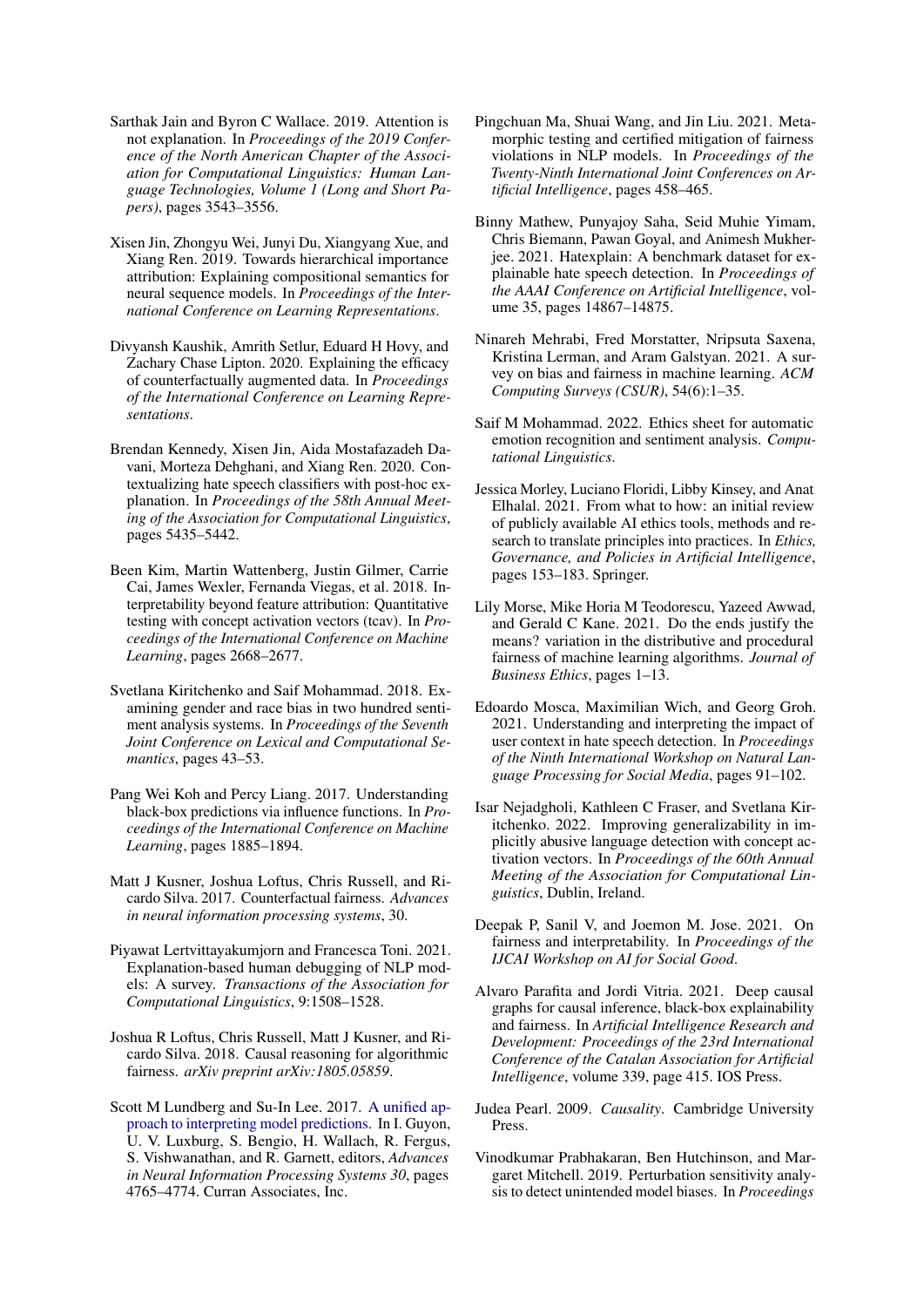*of the 2019 Conference on Empirical Methods in Natural Language Processing and the 9th International Joint Conference on Natural Language Processing (EMNLP-IJCNLP)*, pages 5740–5745.

- <span id="page-11-17"></span>Romila Pradhan, Jiongli Zhu, Boris Glavic, and Babak Salimi. 2022. Interpretable data-based explanations for fairness debugging. In *Proceedings of the 2022 ACM SIGMOD International Conference on Management of Data*.
- <span id="page-11-18"></span>Yada Pruksachatkun, Satyapriya Krishna, Jwala Dhamala, Rahul Gupta, and Kai-Wei Chang. 2021. Does robustness improve fairness? approaching fairness with word substitution robustness methods for text classification. In *Findings of the Association for Computational Linguistics: ACL-IJCNLP 2021*, pages 3320–3331.
- <span id="page-11-5"></span>Marco Tulio Ribeiro, Sameer Singh, and Carlos Guestrin. 2016. "Why should i trust you?" Explaining the predictions of any classifier. In *Proceedings of the 22nd ACM SIGKDD International Conference on Knowledge Discovery and Data Mining*, pages 1135–1144.
- <span id="page-11-8"></span>Marco Tulio Ribeiro, Sameer Singh, and Carlos Guestrin. 2018a. Anchors: High-precision modelagnostic explanations. In *Proceedings of the AAAI Conference on Artificial Intelligence*, volume 32.
- <span id="page-11-7"></span>Marco Tulio Ribeiro, Sameer Singh, and Carlos Guestrin. 2018b. Semantically equivalent adversarial rules for debugging NLP models. In *Proceedings of the 56th Annual Meeting of the Association for Computational Linguistics (Volume 1: Long Papers)*, pages 856–865.
- <span id="page-11-10"></span>Marco Tulio Ribeiro, Tongshuang Wu, Carlos Guestrin, and Sameer Singh. 2020. Beyond accuracy: Behavioral testing of nlp models with checklist. In *Proceedings of the 58th Annual Meeting of the Association for Computational Linguistics*, pages 4902–4912.
- <span id="page-11-6"></span>Alexis Ross, Ana Marasović, and Matthew E Peters. 2021. Explaining NLP models via minimal contrastive editing (MiCE). In *Findings of the Association for Computational Linguistics: ACL-IJCNLP 2021*, pages 3840–3852.
- <span id="page-11-14"></span>Paul Röttger, Bertie Vidgen, Dong Nguyen, Zeerak Waseem, Helen Margetts, and Janet Pierrehumbert. 2021. Hatecheck: Functional tests for hate speech detection models. In *Proceedings of the 59th Annual Meeting of the Association for Computational Linguistics and the 11th International Joint Conference on Natural Language Processing (Volume 1: Long Papers)*, pages 41–58.
- <span id="page-11-12"></span>Rachel Rudinger, Jason Naradowsky, Brian Leonard, and Benjamin Van Durme. 2018. Gender bias in coreference resolution. In *Proceedings of the 2018 Conference of the North American Chapter of the Association for Computational Linguistics: Human Language Technologies, Volume 2 (Short Papers)*, pages 8–14.
- <span id="page-11-16"></span>Maarten Sap, Dallas Card, Saadia Gabriel, Yejin Choi, and Noah A Smith. 2019. The risk of racial bias in hate speech detection. In *Proceedings of the 57th Annual Meeting of the Association for Computational Linguistics*, pages 1668–1678.
- <span id="page-11-11"></span>Ramprasaath R Selvaraju, Michael Cogswell, Abhishek Das, Ramakrishna Vedantam, Devi Parikh, and Dhruv Batra. 2017. Grad-cam: Visual explanations from deep networks via gradient-based localization. In *Proceedings of the IEEE International Conference on Computer Vision*, pages 618–626.
- <span id="page-11-15"></span>Deven Santosh Shah, H Andrew Schwartz, and Dirk Hovy. 2020. Predictive biases in natural language processing models: A conceptual framework and overview. In *Proceedings of the 58th Annual Meeting of the Association for Computational Linguistics*, pages 5248–5264.
- <span id="page-11-4"></span>Avanti Shrikumar, Peyton Greenside, and Anshul Kundaje. 2017. Learning important features through propagating activation differences. In *Proceedings of the International Conference on Machine Learning*, pages 3145–3153.
- <span id="page-11-1"></span>Karen Simonyan, Andrea Vedaldi, and Andrew Zisserman. 2014. Deep inside convolutional networks: Visualising image classification models and saliency maps. In *Proceedings of the 2nd International Conference on Learning Representations, Workshop Track*.
- <span id="page-11-3"></span>Daniel Smilkov, Nikhil Thorat, Been Kim, Fernanda Viégas, and Martin Wattenberg. 2017. Smoothgrad: removing noise by adding noise. *arXiv preprint arXiv:1706.03825*.
- <span id="page-11-13"></span>Gabriel Stanovsky, Noah A Smith, and Luke Zettlemoyer. 2019. Evaluating gender bias in machine translation. In *Proceedings of the 57th Annual Meeting of the Association for Computational Linguistics*, pages 1679–1684.
- <span id="page-11-2"></span>Mukund Sundararajan, Ankur Taly, and Qiqi Yan. 2017. Axiomatic attribution for deep networks. In *Proceedings of the International Conference on Machine Learning*, pages 3319–3328.
- <span id="page-11-19"></span>Sarah Tan, Rich Caruana, Giles Hooker, and Yin Lou. 2018. Distill-and-compare: Auditing black-box models using transparent model distillation. In *Proceedings of the 2018 AAAI/ACM Conference on AI, Ethics, and Society*, pages 303–310.
- <span id="page-11-9"></span>Elena Voita and Ivan Titov. 2020. Information-theoretic probing with minimum description length. In *Proceedings of the 2020 Conference on Empirical Methods in Natural Language Processing (EMNLP)*, pages 183–196.
- <span id="page-11-0"></span>Eric Wallace, Matt Gardner, and Sameer Singh. 2020. Interpreting predictions of NLP models. In *Proceedings of the 2020 Conference on Empirical Methods in Natural Language Processing: Tutorial Abstracts*, pages 20–23.